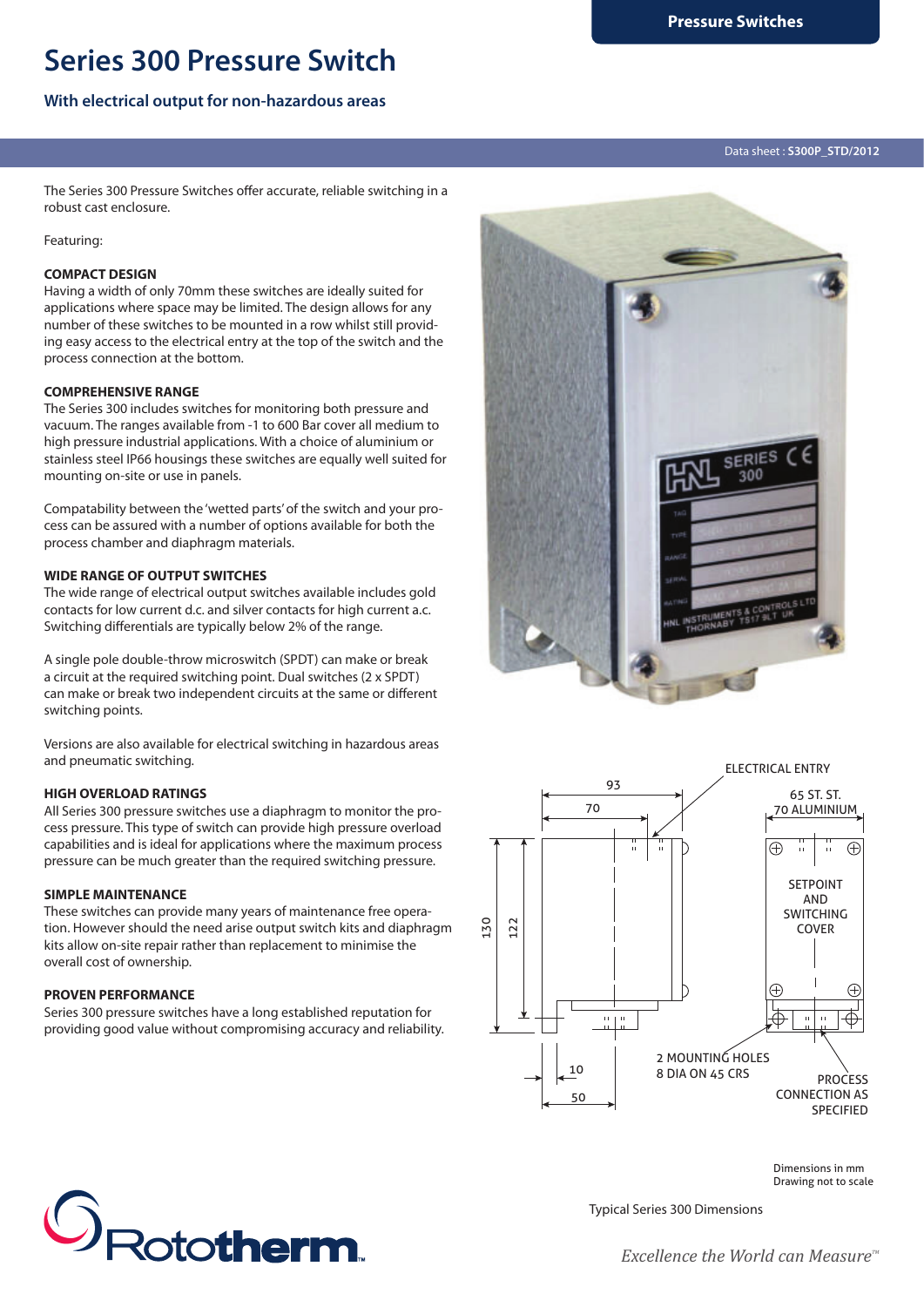#### **Series 300 Pressure Switches Specifications & Coding**

| <b>Set Point Ranges (bar)</b>                                                                                         |                |                |                      | <b>Diaphragm Material</b> |                |                              | <b>Chamber Proof Rating (bar)</b>             |                                                  |                              |
|-----------------------------------------------------------------------------------------------------------------------|----------------|----------------|----------------------|---------------------------|----------------|------------------------------|-----------------------------------------------|--------------------------------------------------|------------------------------|
| Range<br>Code                                                                                                         | <b>MIN</b>     | <b>MAX</b>     | $\%$<br><b>RESET</b> | <b>Nitrile</b><br>Code 1  | PTFE<br>Code 2 | <b>Hastelloy C</b><br>Code 7 | <b>Anodised</b><br><b>Aluminium</b><br>Code 1 | <b>316 Stain-</b><br><b>less Steel</b><br>Code 5 | <b>Hastelloy C</b><br>Code 7 |
| 344 PZ                                                                                                                | $-0.6$         | 0.6            |                      | $\checkmark$              | $\checkmark$   | $\checkmark$                 | 30                                            | 30                                               | $\bullet$                    |
| 345 PZ                                                                                                                | $-1$           | 1.4            | $\overline{2}$       | $\checkmark$              | $\checkmark$   | $\checkmark$                 | 30                                            | 30                                               |                              |
| 346 PZ                                                                                                                | $-1$           | 6.0            |                      | $\checkmark$              | $\checkmark$   | $\checkmark$                 | 30                                            | 30                                               | $\bullet$                    |
| 344 P                                                                                                                 | 0.1            | 1.4            |                      | $\checkmark$              | $\checkmark$   | $\checkmark$                 | 30                                            | 30                                               | 30                           |
| 345 P                                                                                                                 | 0.2            | 3.0            |                      | $\checkmark$              | $\checkmark$   | $\checkmark$                 | 30                                            | 30                                               | 30                           |
| 346 P                                                                                                                 | 0.7            | 7.0            | $\overline{2}$       | $\checkmark$              | $\checkmark$   | $\checkmark$                 | 30                                            | 30                                               | 30                           |
| 34BP                                                                                                                  | $\mathbf{1}$   | 10             |                      | $\checkmark$              | $\checkmark$   | $\checkmark$                 | 30                                            | 30                                               | 30                           |
| 347 P                                                                                                                 | $\overline{2}$ | 21             |                      | $\checkmark$              | $\checkmark$   | $\checkmark$                 | 35                                            | 35                                               | 35                           |
| 354 P                                                                                                                 | 1.2            | 12             |                      | $\pmb{\times}$            | $\checkmark$   | $\checkmark$                 | $\mathbf{x}$                                  | 250                                              | 250                          |
| 355P                                                                                                                  | 3              | 30             | 3                    | $\pmb{\times}$            | $\checkmark$   | $\checkmark$                 | ×                                             | 250                                              | 250                          |
| 356 P                                                                                                                 | 7              | 70             |                      | $\pmb{\times}$            | $\checkmark$   | $\checkmark$                 | ×                                             | 250                                              | 250                          |
| 357 P                                                                                                                 | 20             | 210            |                      | $\pmb{\times}$            | $\checkmark$   | $\checkmark$                 | ×                                             | 350                                              | 350                          |
| 358P                                                                                                                  | 60             | 600            |                      | ×                         | $\checkmark$   | $\checkmark$                 | ×                                             | 1000                                             | 1000                         |
| <b>Differential Pressure Ranges</b>                                                                                   |                |                |                      |                           |                |                              |                                               |                                                  |                              |
| 344 DPZ                                                                                                               | $-0.9$         | 0.9            | 3                    | $\checkmark$              | $\checkmark$   | $\checkmark$                 | 30                                            | 30                                               | 30                           |
| 345 DPZ                                                                                                               | $-1$           | $\overline{2}$ |                      | $\checkmark$              | $\checkmark$   | ✓                            | 30                                            | 30                                               | 30                           |
| 344 DP                                                                                                                | 0.2            | $\overline{2}$ |                      | $\checkmark$              | ✓              | $\checkmark$                 | 30                                            | 30                                               | 30                           |
| 345 DP                                                                                                                | 0.4            | 4              | 2.5                  | $\checkmark$              | $\checkmark$   | $\checkmark$                 | 30                                            | 30                                               | 30                           |
| 346 DP                                                                                                                | $\mathbf{1}$   | 10             |                      | $\checkmark$              | $\checkmark$   | $\checkmark$                 | 30                                            | 30                                               | 30                           |
| 347 DP                                                                                                                | $\overline{2}$ | 21             |                      | $\checkmark$              | $\checkmark$   | $\checkmark$                 | 35                                            | 35                                               | 35                           |
| $\checkmark$ = available<br>• = check availability with HNL Technical Sales<br>Key to options:<br>$x = not available$ |                |                |                      |                           |                |                              |                                               |                                                  |                              |

### **Note on Vent Ring Option:**

As an additional safety feature, all of the Series 300 pressureswitches can be specified to include an optional vent ring. Its purpose is to isolate the electrical housing from the process in the event of process diaphragm failure, as shown.

If a vent ring is included a new process diaphragm can be fitted to allow the switch to be returned to service. Without a vent ring ingress of the process into the electrical housing may additionally necessitate the replacement of the output switch or render the switch unserviceable.

Inclusion of a vent ring will increase the overall length of the switch by 15mm.

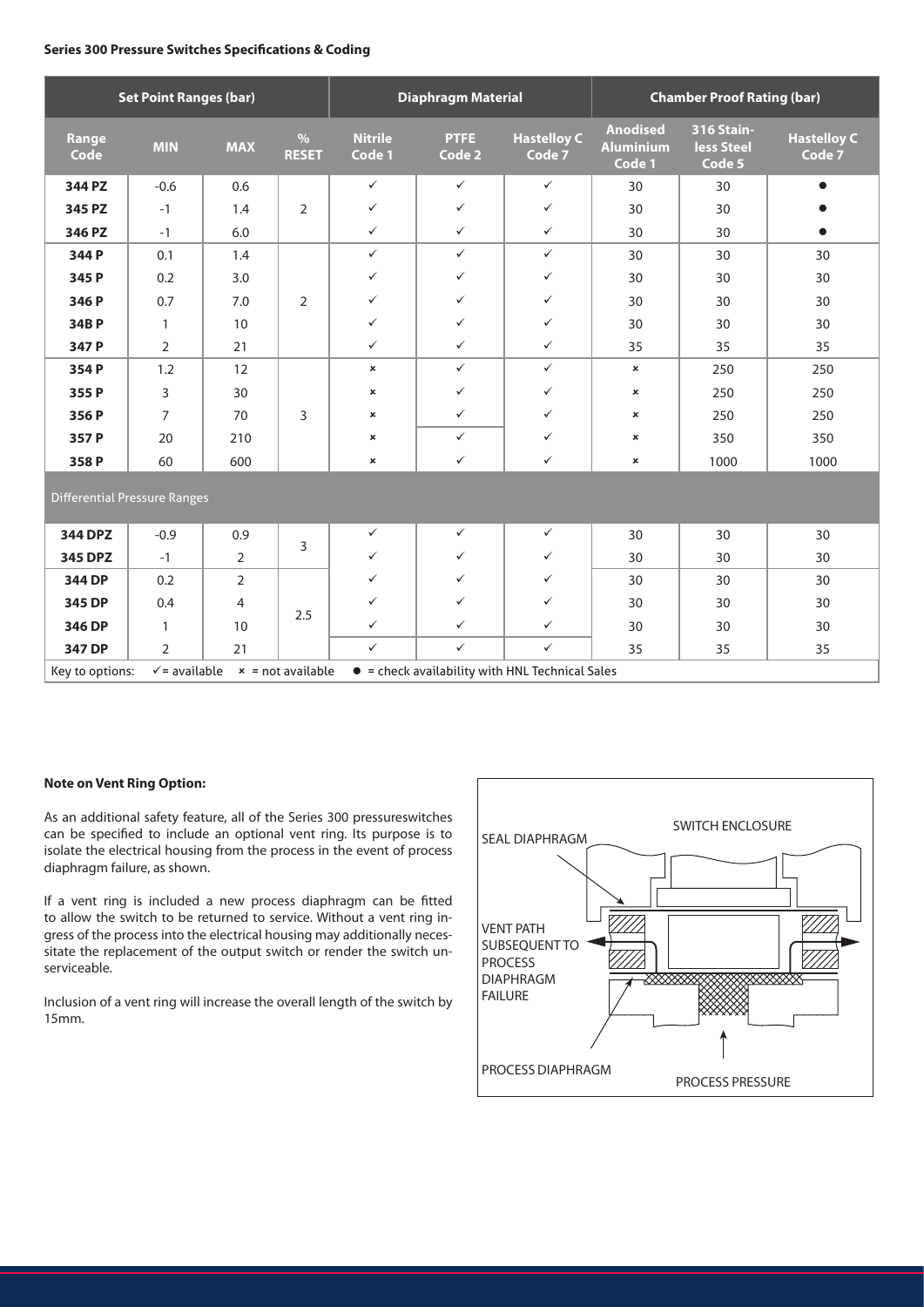#### **OUTPUT SWITCH**

| <b>Output Switch Codes</b> |                                |                             |                            |                                                                 |  |  |  |  |  |
|----------------------------|--------------------------------|-----------------------------|----------------------------|-----------------------------------------------------------------|--|--|--|--|--|
| Single<br>Switch           | <b>Twin Switch</b><br>2 x SPDT | <b>Output Switch rating</b> | Contact<br><b>Material</b> | <b>Notes</b>                                                    |  |  |  |  |  |
| 13                         | 23                             | 250 Vac 4A, 28 Vdc 2A       | Silver                     | HNL Rototherm standard low differential microswitches           |  |  |  |  |  |
| 14                         | 24                             | 125 Vac 800mA, 28 Vdc 800mA | Gold                       |                                                                 |  |  |  |  |  |
| 15                         | 25                             | 125 Vac 800mA, 28 Vdc 800mA | Gold                       | Environment free encapsulated low differential micro-<br>switch |  |  |  |  |  |
| 17                         | 27                             | 250 Vac 4A, 28 Vdc 2A       | Silver                     | Environment free encapsulated low differential micro-<br>switch |  |  |  |  |  |
| 1A                         | 2A                             | 250 Vac 6A, 28 Vdc 2.5A     | Silver                     | HNL standard encapsulated microswitches                         |  |  |  |  |  |
| 1B                         | 2B                             | 250 Vac 100mA, 28 Vdc 100mA | Gold                       |                                                                 |  |  |  |  |  |
|                            |                                |                             |                            |                                                                 |  |  |  |  |  |



Notes on Output Switch Selection:

- 1. Gold contact microswitches are especially well suited for low voltages and currents, or for applications with low switching frequencies or sulphurous atmospheres. When heavier loads need to be switched preference should usually be given to silver contacts.
- 2. The use of twin switches will increase the basic reset by 1%. The combined reset band must not exceed 7%.
- 3. When twin switches are set up to operate as DPDT, simultaneous operation on both rising and falling pressures cannot be guaranteed due to mechanical variations between individual microswitches.
- 4. The use of output switch codes 1A, 2A, 1B and 2B will increase the basic reset by 1%.

Notes:

- 1. Dust and weatherproof ratings are IP66 to BS EN 60529 (IEC 60529).
- 2. A 'Z' within the range code signifies at or below zero. This is achieved with the use of a stainless steel biasing assembly within the process chamber. If stainless steel is not compatible with the process an alternative 'X' option is available (e.g. 344PX instead of 344PZ).
- 3. A large number of alternative threaded connections, diaphragm & chamber materials are available as special options. Please contact HNL Rototherm Technical Sales for details.